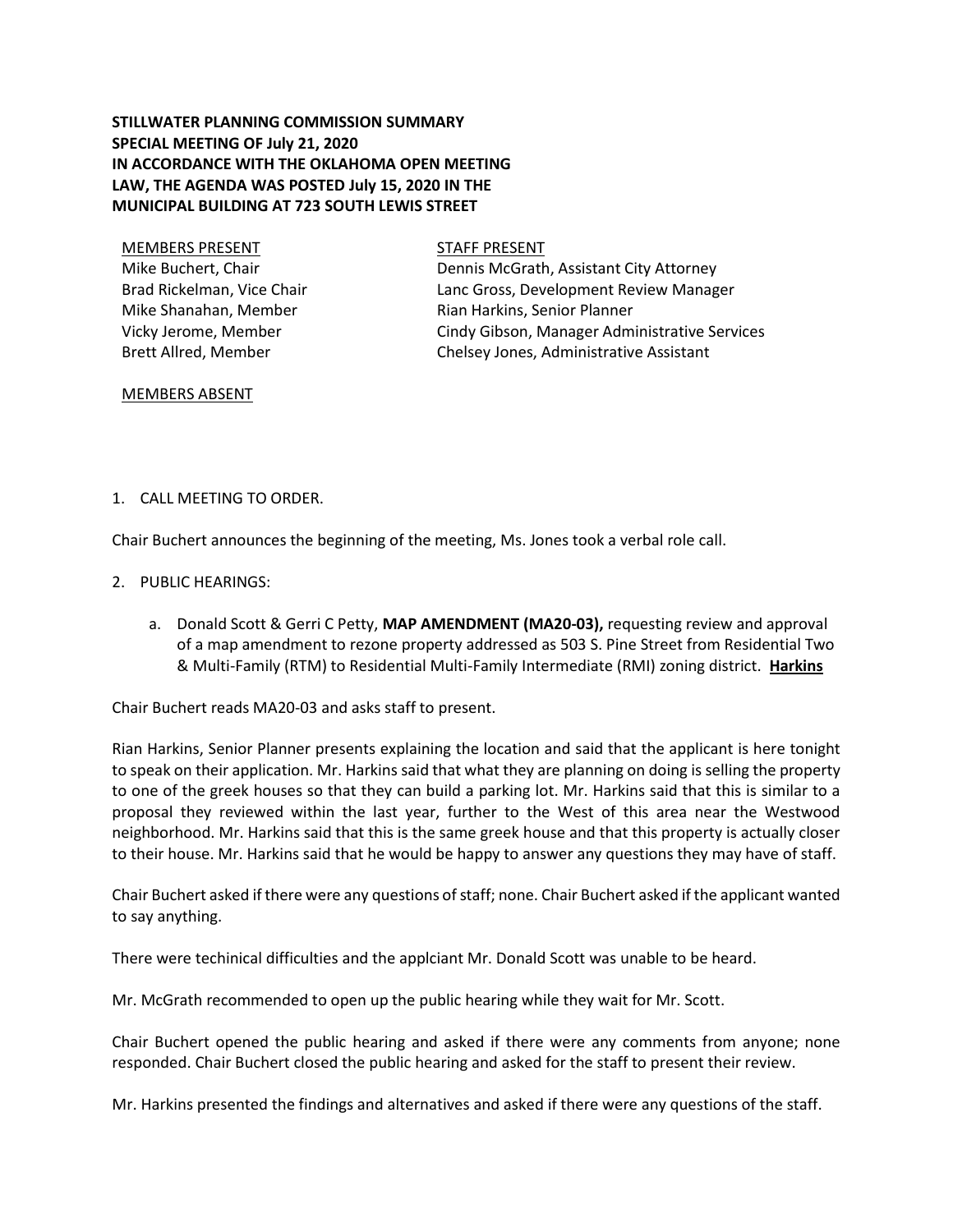Chair Buchert asked if there were any questions of the staff; none responded. Chair Buchert asked if there was any discussion of the commissioners or any comments; none responded. Chair Buchert asked if any commisioner wanted to make a motion.

As the voting was taking place Mr. Scott was able to get his Zoom working. Chair Buchert apologized to Mr. Scott for him not getting to speak but said that he hopes he does not object to them approving the application.

Mr. Scott said not at all, thanked the commissioners for their service, and apologised for the technical difficulties. Chair Buchert thanked him for being apart of the meeting. Commissioner Jerome thanked Mr. Scott for attending.

# **Commissioner Jerome moved to accept the findings and recommend City Council approve the Map Amendment as presented, Vice-Chair Rickelman seconded.**

| <b>Roll call:</b> | Buchert | Rickelman  | Shanahan | Jerome | Allred |
|-------------------|---------|------------|----------|--------|--------|
|                   | Yes     | <b>Yes</b> | Yes      | Yes    | Yes    |

## *Time: 8 minutes*

b. Oklahoma Green Stop, LLC, **SPECIFIC USE PERMIT (SUP20-07)**, requesting review and approval of a specific use permit to establish a medical marijuana dispensary at property addressed as 207 S. Main Street in the Commercial General (CG) district. **Harkins**

Chair Buchert read SUP20-07 and asked staff to make their presentation.

Rian Harkins, Senior Planner presented the application and said that for the record they have not opened up; they have put up some signage but they are not open and operating; and said he would answer any questions of staff.

Chair Buchert asked if there were any questions of staff; none responded. Chair Buchert asked if the applicant wanted to say something hearing and seeing nothing opened the public hearing.

Mr. Dennis Adams, 207 S Main owner of Oklahoma Green Stop said that he is here and is the applicant and would like to say something. Mr. Adams stated that he is a resident of Stillwater; the business is not open yet but they do have up some signage and the permit has been sent in; once they are open they will be employing between 10-15 people and are members of Stillwater Chamber of Commerce; and have registered the alarm system with 14 cameras with the City of Stillwater.

Chair Buchert asked if there were any questions of the applicant; none responded. Chair Buchert comments that the public hearing has been opened and asks if there is anyone else who would like to speak on this particular item. Chair Buchert said hearing nor seeing anyone to speak on this item he would like to close the public hearing. Chair Buchert asked staff to go over the alternatives.

Mr. Harkins presented the findings and alternatives and asked if there were any questions of staff.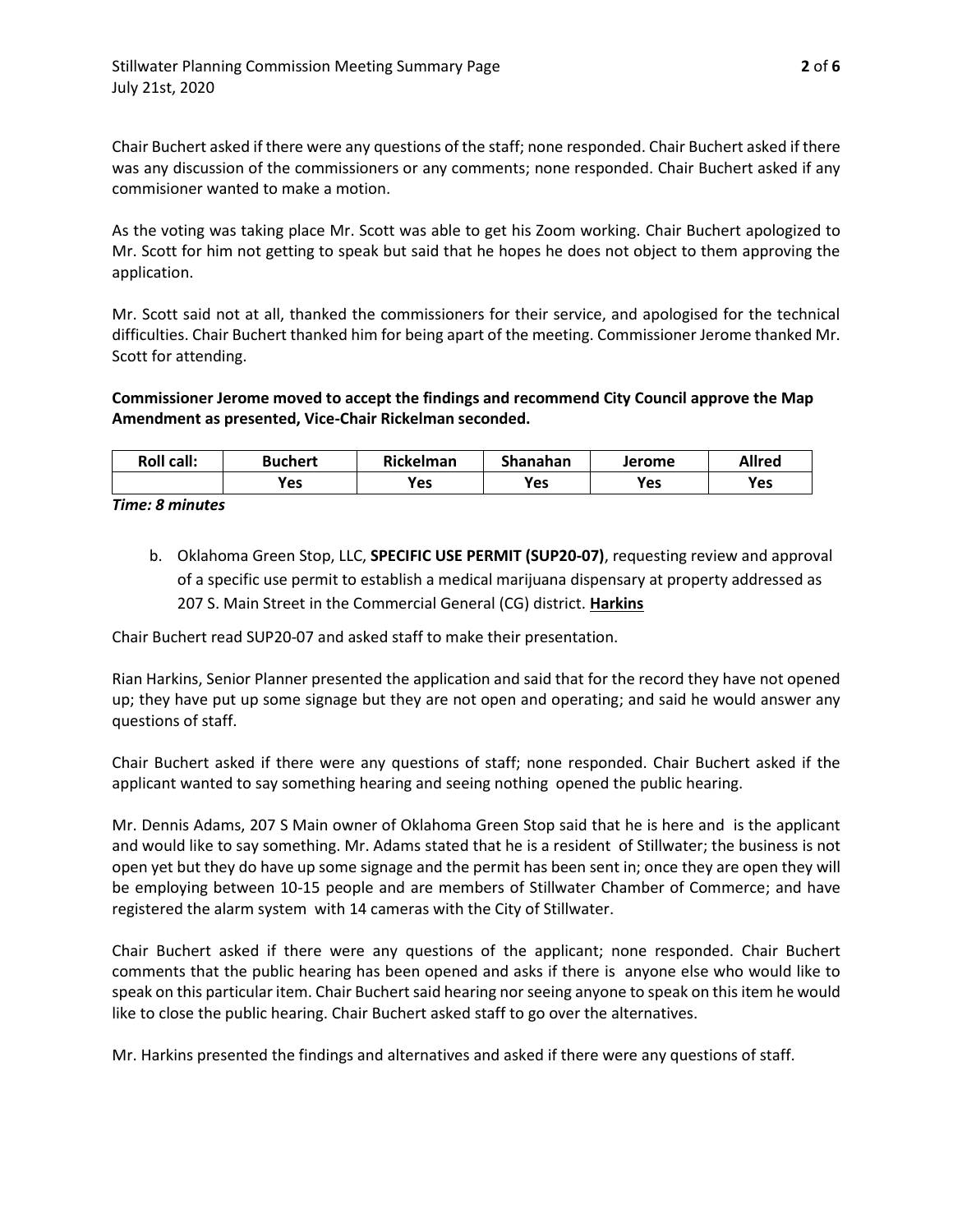Chair Buchert asked if there were any questions of staff. Chair Buchert said hearing no questions of staff does the council have any comments or internal discussion or is there a motion.

## **Commissioner Jerome moved to accept findings and recommend approval as presented, Commissioner Shanahan seconded the motion.**

| <b>Roll call:</b> | Buchert | Rickelman | Shanahan | <b>Jerome</b> | <b>Allred</b> |
|-------------------|---------|-----------|----------|---------------|---------------|
|                   | Yes     | Yes       | Yes      | Yes           | Yes           |

*Time: 7 minutes*

c. **SHORT TERM RENTAL (STR-0048),** review of application from Stilly LLC for a short term rental property at 110 S Lewis in the Residential Small Lot Single Family (RSS) zoning district.

Chair Buchert read STR-0048.

Rian Harkins, Senior Planner presented the application and explained that it has come before them because there has been at least one objection letter received.

Mr. Harkins Zoom stopped working. Chair Buchert made sure he wasn't the only one who lost Mr. Harkins. Commissioner Rickelman said that he thinks it would be ok to hear from the applicant since they know enough about it.

Chair Buchert opened up the public hearing and asked if there was anyone that would like to speak at this time either for or against.

Jenny Smithson, 110 S Lewis St. comes to speak and makes the following comments:

- They just bought this property in March
- Have done a lot of renovations to the property
- Was in pretty bad shape
- When first seeing it it had a beer table and beer cans in the yard and was a little scary
- Structure itself had chipping and peeling paint
- There was a trailer parked there that was left there all the time for a tailgate trailer which is now gone
- Have hired a lawn service company that is mowing the yard and is spraying the weeds for them
- Have cleaned the place up, totally repainted, and replaced rod and siding
- The objection letter stated that it is a party house; emailed over all the rules that are on Air BnB and do not allow partying
- There is a \$3,000 dollar deposit on the property so if it gets torn up they are going to pay \$3,000
- States that they also have 110 S Lewis St A that has a \$1,500 deposit on that one, same rules apply there.
- Actively monitoring who is renting the property via Air BnB and they have to approve them
- Air BnB monitors people and they canceled a reservation that they had because they were deemed unfit to rent the property;
- Assures that the houses will not be party houses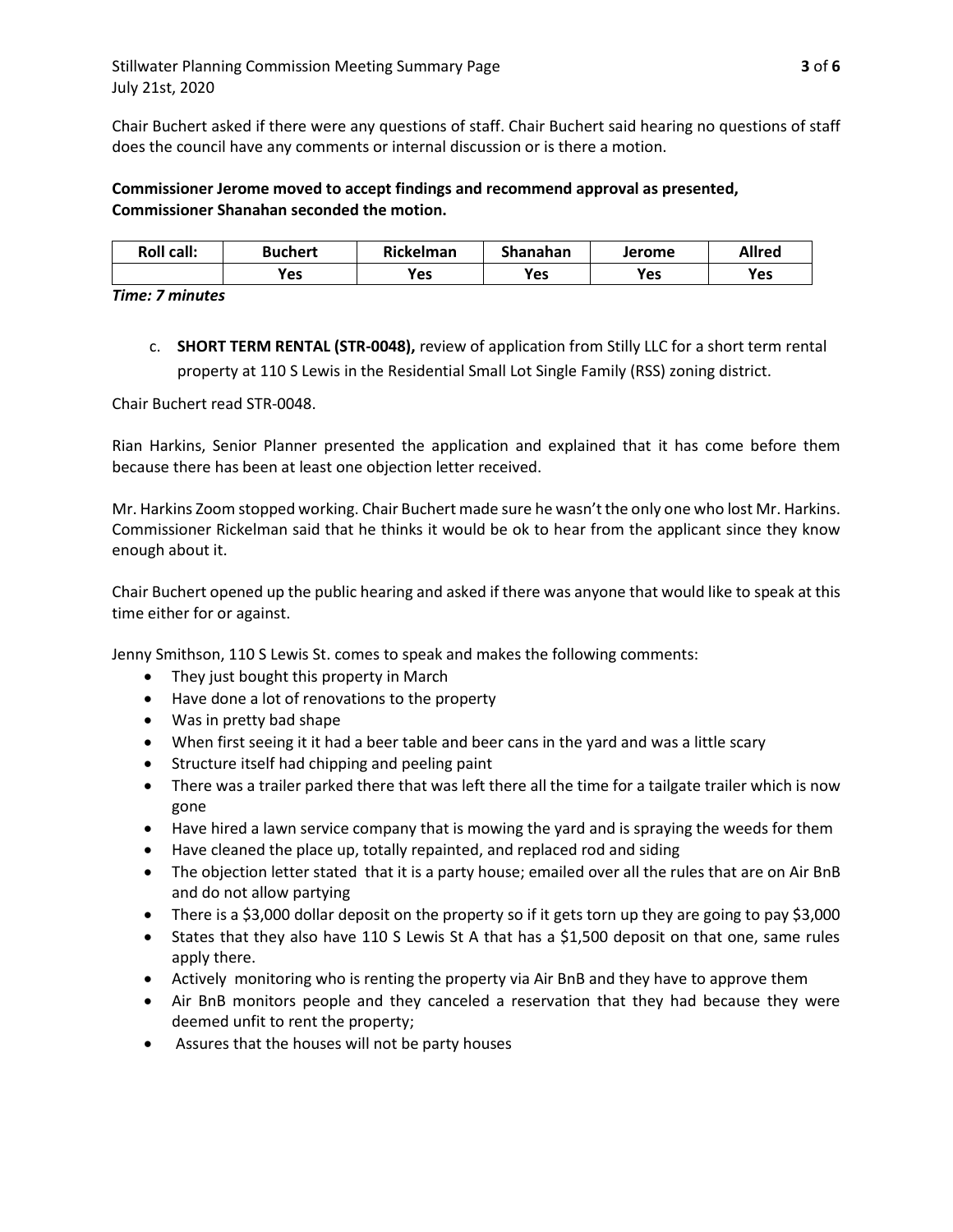John Smithson, 110 S Lewis St comes to speak on the following:

- Felt the complaint was issued because neighbors thought it was going to be rented to college students
- That is not what the intent was.
- Since having had the property, the last several months renters have all been larger families that are in town for livestock shows and several for weddings that had to get canceled.
- Between family reuinions and livestock shows and things like that based on the size of the house that amount of people that it will hold that has generally been their clientele.

Mr. McGrath said that he is going to assume that they have the same address but could he please state his name. Mr. Smithson said John.

Mrs. Smithson said that they are also there most of the time; if there is a guest in one house they are in the other one and the guests know that so they know what it looks like; states that they are there on a weekly basis; states that since the tenants know that they are there, they think that helps them follow the rules; and the backyards join on the two properties so you can see whats going on.

Chair Buchert asked if there was anyone else who would like to say anything at this time time since he has already opened up the public hearing. Chair Buchert said he didn't hear anything or see anyone else, closes the public hearing and asked if the staff covers the alternatives.

Mr. Harkins said that the alternatives are very simple, if you vote in favor you are voting in favor of the short term rental or if you vote against it, you are voting to deny the short term rental application. Chair Buchert said so they don't need a motion they just go to the vote.

Mr. Harkins states that a motion to approve or deny is needed, or if you feel there is additional information needed motion to table the item to a date certain..

Chair Buchert asked if the commission had discussion or could they make a motion.

Vice-Chair Rickelman asked if they could make a motion on both STR-0048 and STR-0049 at the same time.

Mr. McGrath said that they have to be separate.

Chair Buchert said that if you are going to make a motion make a motion on the one item STR-0048.

## **Vice-Chair Rickelman motioned to allow the STR-0048 to proceed, commissioner Shanahan seconded.**

| <b>Roll call:</b> | <b>Buchert</b> | Rickelman | Shanahan | Jerome | Allred |
|-------------------|----------------|-----------|----------|--------|--------|
|                   | Yes            | Yes       | Yes      | Yes    | Yes    |

*Time: 8 minutes*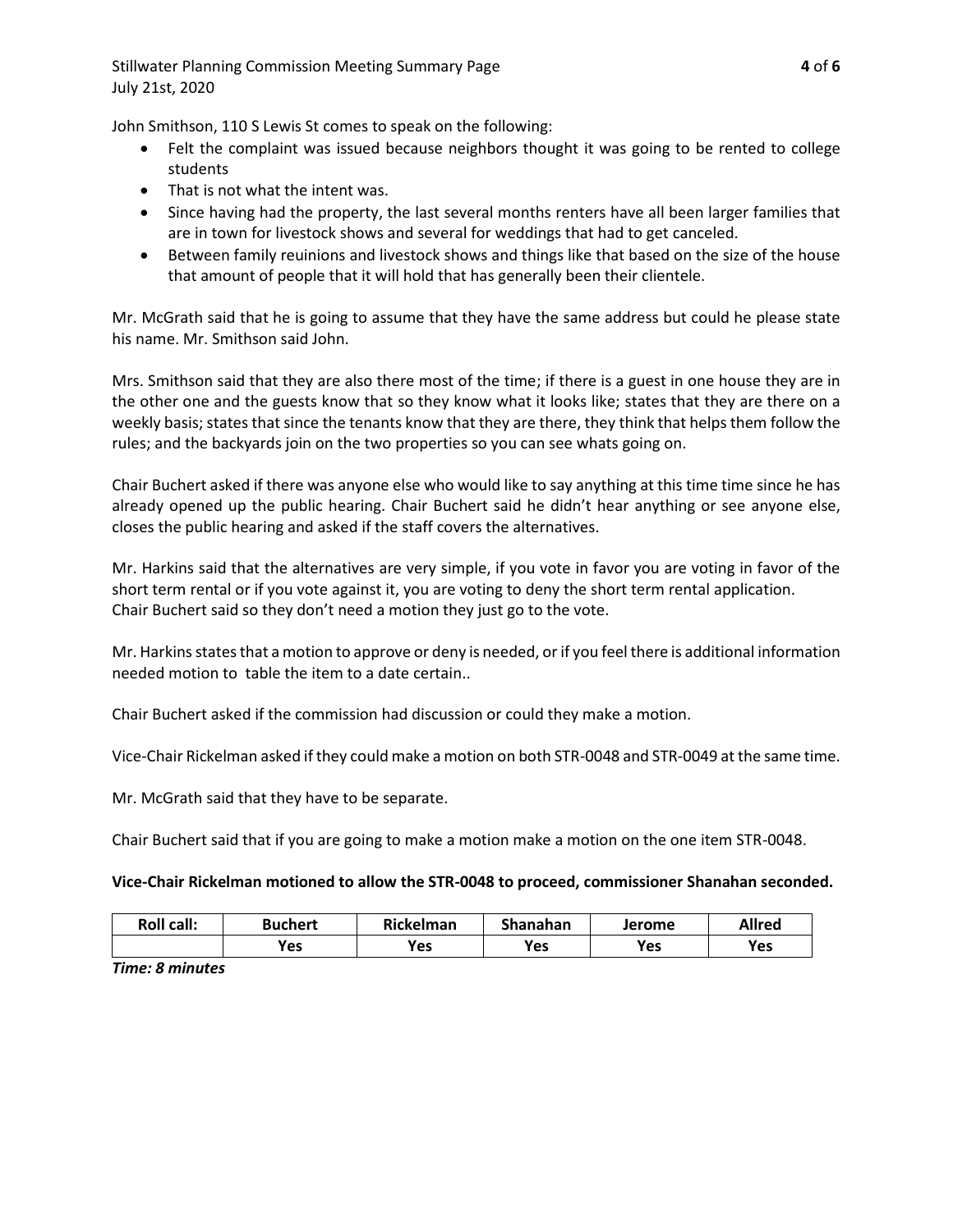Stillwater Planning Commission Meeting Summary Page **5** of **6** July 21st, 2020

d. **SHORT TERM RENTAL (STR-0049),** review of application from Stilly LLC for a short term rental property at 110 S Lewis A in the Residential Small Lot Single Family (RSS) zoning district.

Chair Buchert read STR-0049 and said that he doesn't think that we need a staff presentation on this and opens the public hearing.

Chair Buchert asked if since the applicant has pretty much already covered this is there anything else they would like to say. Mr. Smithson said that they should be good.

Chair Buchert asked if there was anyone that would like to speak on this particular item besides the applicant; hearing and seeing none Chair Buchert closed the public hearing. Chair Buchert said that they have the same alternatives that they had on the previous item, does the council have discussion or does he hear a motion.

#### **Vice-Chair Rickelman moved to accept, Commissioner Jerome seconded.**

| <b>Roll call:</b> | <b>Buchert</b> | Rickelman  | Shanahan | Jerome | Allred |
|-------------------|----------------|------------|----------|--------|--------|
|                   | Yes            | <b>Yes</b> | Yes      | Yes    | Yes    |

*Time: 1 minutes*

3. MEETING SUMMARY FOR REVIEW AND POSSIBLE ACTION:

a. Regular Meeting Summary of July 7, 2020

Chair Buchert asked if he hears a motion or any corrections.

Vice-Chair Rickelman said that on page 5 where is says what comments did Roger make, what comments did Stephen make, since there is just nothing in there we should probably strike that.

Ms. Jones said that we can strike that.

#### **Vice-Chair Rickelman said that he moves to accept with striking said comments, commissioner Jerome seconded.**

| <b>Roll call:</b> | Buchert | Rickelman | Shanahan | Jerome | Allred |
|-------------------|---------|-----------|----------|--------|--------|
|                   | Yes     | Yes       | Yes      | Yes    | Yes    |

*Time: 2 minutes*

4. MISCELLANEOUS ITEMS FROM STAFF, PLANNING COMMISSIONERS, OR CITY ATTORNEY:

a. Next Planning Commission meeting August 4, 2020.